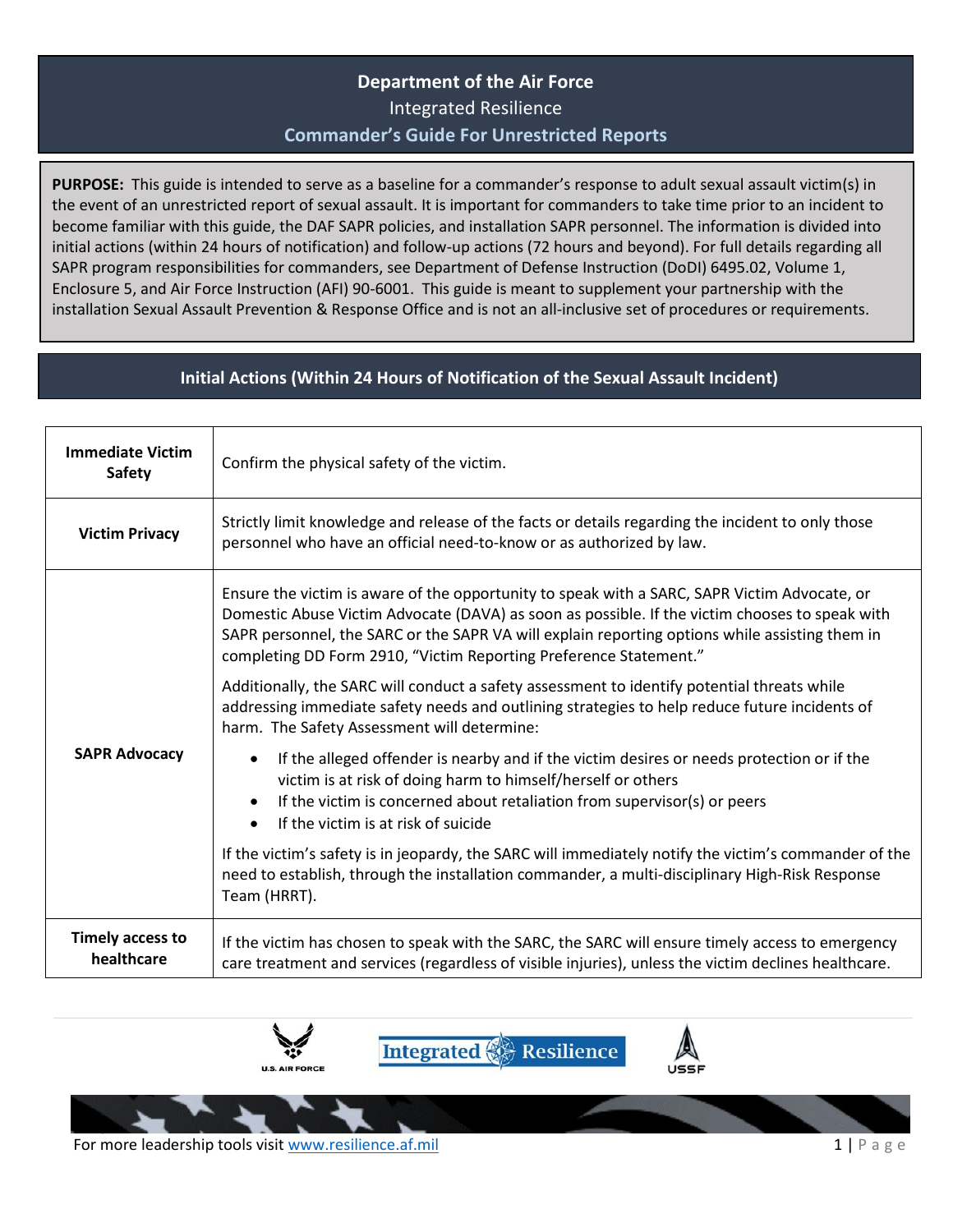|                                                                                                                                                 | The SARC will work with medical personnel to ensure the victim is given priority and treated as an<br>emergency case.<br>If needed, the SARC will assist with obtaining immediate transportation to the hospital or other<br>appropriate medical treatment facility using a government owned/operated vehicle (SAPR<br>personnel are not authorized to transport victims in a personally owned vehicle). |
|-------------------------------------------------------------------------------------------------------------------------------------------------|----------------------------------------------------------------------------------------------------------------------------------------------------------------------------------------------------------------------------------------------------------------------------------------------------------------------------------------------------------------------------------------------------------|
| <b>Forensic Exam</b>                                                                                                                            | The SARC will ask the victim whether they would be willing to have a Sexual Assault Forensic<br>Examination (SAFE). If the victim elects to have a SAFE, the SARC will advise the victim of the need<br>to preserve evidence (by not bathing, showering, eating, drinking, emptying bladder, washing<br>garments, sheets, etc.).                                                                         |
| Air Force Office of<br><b>Special</b><br>Investigations<br>(AFOSI) / Military<br><b>Criminal</b><br>Investigative<br><b>Organization (MCIO)</b> | Ensure the victim is safe and immediately refer the matter to the AFOSI/MCIO.<br>DO NOT conduct any internal command directed investigation of the sexual assault or delay<br>immediate contact with AFOSI. Investigative responsibility solely rests with AFOSI.                                                                                                                                        |
| <b>Legal Services</b>                                                                                                                           | The SARC will inform the victim of the opportunity to consult with a Victim's Counsel (VC). If the<br>victim has elected not to speak with the SARC, ensure they are informed of VC. For information or<br>questions about victim collateral misconduct, please contact the Area Defense Counsel.                                                                                                        |
| <b>Access to Support</b><br>Person                                                                                                              | Ask if the victim would like to speak to a chaplain, family member, emergency contact, or other<br>support person.                                                                                                                                                                                                                                                                                       |

| <b>Follow-Up Actions (72 hours and beyond)</b>                                                     |                                                                                                                                                                                                                                                                                                                                                                                                                                                                                                                                                                                                                                                                                                                               |  |
|----------------------------------------------------------------------------------------------------|-------------------------------------------------------------------------------------------------------------------------------------------------------------------------------------------------------------------------------------------------------------------------------------------------------------------------------------------------------------------------------------------------------------------------------------------------------------------------------------------------------------------------------------------------------------------------------------------------------------------------------------------------------------------------------------------------------------------------------|--|
|                                                                                                    | A MPO ensures the safety of a victim by prohibiting the alleged military offender from contacting<br>or communicating with the victim and/or their dependents. MPOs are issued, modified, and<br>terminated by commanders who provide copies to each of the parties in the order. Because MPOs<br>are not enforceable by civilian authorities, Commanders should advise victims about a CPO as an<br>option.                                                                                                                                                                                                                                                                                                                  |  |
| <b>Military Protective</b><br><b>Orders</b><br>(MPO)\Civilian<br><b>Protective Orders</b><br>(CPO) | Determine if the victim desires or needs a MPO to be issued (via completion of DD Form 2873),<br>particularly if the victim and the alleged offender are assigned to the same command, unit, duty<br>location, or living quarters. Coordination with other Commanders may be necessary if the alleged<br>offender is assigned to a different commander.                                                                                                                                                                                                                                                                                                                                                                       |  |
|                                                                                                    | All new, modified, and rescinded MPOs must be forwarded by the issuing Commander to Security<br>Forces or the primary military law enforcement (LE) agency on that installation within 24 hours of<br>each issuance, extension, modification, or termination. Security Forces or the installation LE agency<br>enters new, modified, and terminated MPOs in the National Crime Information Center (NCIC). The<br>Installation Commander is also required to notify the civilian authorities of the issuance of any<br>MPO, the identities of individuals involved in the order, any modifications to the order, and the<br>termination of the protective order; civilian notification is satisfied when the issuing commander |  |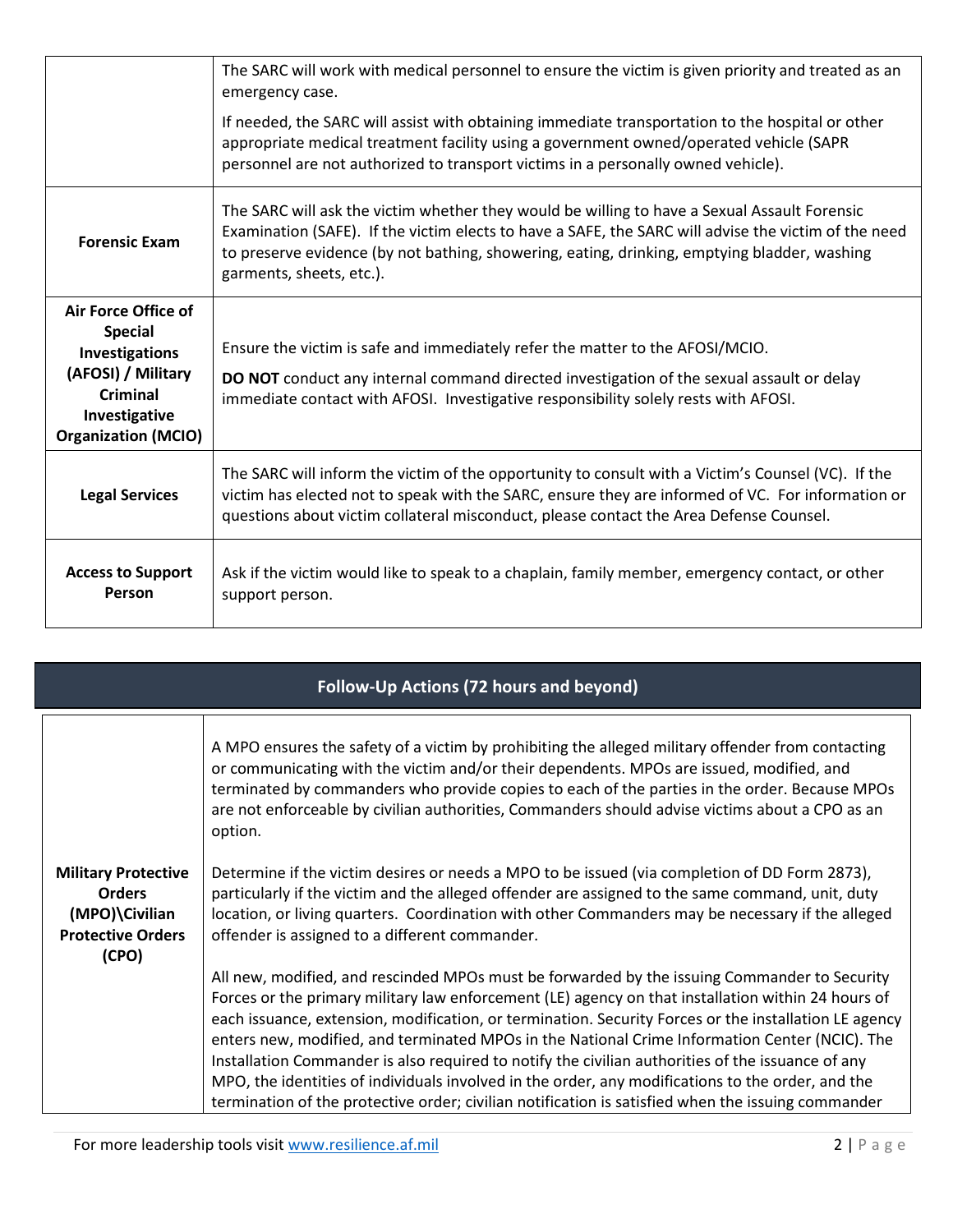|                        | provides the required information to Security Forces and Security Forces submits the order to                                                                                                                                                                                                                                                                                                                                                                                                                                                     |
|------------------------|---------------------------------------------------------------------------------------------------------------------------------------------------------------------------------------------------------------------------------------------------------------------------------------------------------------------------------------------------------------------------------------------------------------------------------------------------------------------------------------------------------------------------------------------------|
|                        | NCIC.                                                                                                                                                                                                                                                                                                                                                                                                                                                                                                                                             |
|                        | Upon considering/issuing a MPO, commanders should:                                                                                                                                                                                                                                                                                                                                                                                                                                                                                                |
|                        | Seek assistance from the legal office and AFOSI<br>$\bullet$                                                                                                                                                                                                                                                                                                                                                                                                                                                                                      |
|                        | Ensure copies of completed DD Forms 2873 and 2873-1 are served on each of the parties<br>$\bullet$<br>involved in the order and forwarded to AFOSI to document the MPO in their investigative<br>case file                                                                                                                                                                                                                                                                                                                                        |
|                        | Within 24 hours, notify and forward to Security Forces all new, modified, and rescinded<br>$\bullet$<br>MPOs (i.e., DD Forms 2873 and 2873-1) for entry into NCIC                                                                                                                                                                                                                                                                                                                                                                                 |
|                        | Advise the person seeking the MPO that it is not enforceable by civilian authorities and<br>$\bullet$<br>that individuals desiring protection off base should, with the assistance of the SARC, SAPR<br>VA, or DAVA seek a CPO                                                                                                                                                                                                                                                                                                                    |
|                        | Inform the SARC of an existing CPO or MPO. The SARC will then ensure the CMG is aware<br>$\bullet$<br>of the existence of the order(s)                                                                                                                                                                                                                                                                                                                                                                                                            |
|                        |                                                                                                                                                                                                                                                                                                                                                                                                                                                                                                                                                   |
|                        | The monthly CMG is a multi-disciplinary group that meets to address cohesive emotional, physical,<br>and spiritual care of victims in a collaborative environment with the collective goal of facilitating                                                                                                                                                                                                                                                                                                                                        |
|                        | the victim's well-being and recovery. The CMG, chaired by the Installation or host Wing<br>commander and co-chaired by the SARC, reviews individual cases of sexual assault monthly. The                                                                                                                                                                                                                                                                                                                                                          |
|                        | CMG facilitates victim updates, directs accountability, and ensures victim access to quality services.                                                                                                                                                                                                                                                                                                                                                                                                                                            |
|                        | The quarterly CMG is a multi-disciplinary group that meets to review system coordination for<br>victims of sexual assault without using PII. All immediate Commanders of victims with open<br>Unrestricted Reports are required to attend. They may not delegate the responsibility to attend<br>the CMG. With the approval of the CMG Chair, a Squadron Section Commander or higher-ranking<br>officer can attend if, and only if, the Squadron Commander or equivalent is off installation on<br>approved leave, temporary duty, or deployment. |
| <b>Case Management</b> | The SARC will notify you when the next monthly and quarterly CMG meetings are scheduled.                                                                                                                                                                                                                                                                                                                                                                                                                                                          |
| Group (CMG)            | Following the monthly CMG, the Commander will provide the victim with updates to include:<br>AFOSI investigation status                                                                                                                                                                                                                                                                                                                                                                                                                           |
|                        | Medical concerns<br>٠<br>Legal status<br>٠                                                                                                                                                                                                                                                                                                                                                                                                                                                                                                        |
|                        | Safety concerns<br>٠                                                                                                                                                                                                                                                                                                                                                                                                                                                                                                                              |
|                        | <b>Expedited Transfer request status</b><br>٠                                                                                                                                                                                                                                                                                                                                                                                                                                                                                                     |
|                        | Cases of retaliation (if authorized by a DD Form 2910-2)<br>$\bullet$<br>Any other request made by the victim<br>٠                                                                                                                                                                                                                                                                                                                                                                                                                                |
|                        | This update must occur within 72 hours of the last CMG meeting. At the victim's preference, the<br>update can be provided in person, by encrypted email, video teleconference, or telephone.                                                                                                                                                                                                                                                                                                                                                      |
|                        | At every CMG meeting, the CMG Chair will ask the CMG members if the victim, witnesses,                                                                                                                                                                                                                                                                                                                                                                                                                                                            |
|                        | bystanders (who intervened), SARCs and SAPR VAs, responders, or other parties to the incident<br>have experienced any incidents of coercion, retaliation, ostracism, maltreatment, or reprisals. The                                                                                                                                                                                                                                                                                                                                              |
|                        | coercion, retaliation, ostracism, maltreatment, or reprisal incident will remain on the CMG agenda<br>for status updates, until the victim's case is closed. The CMG will only review allegations in which                                                                                                                                                                                                                                                                                                                                        |